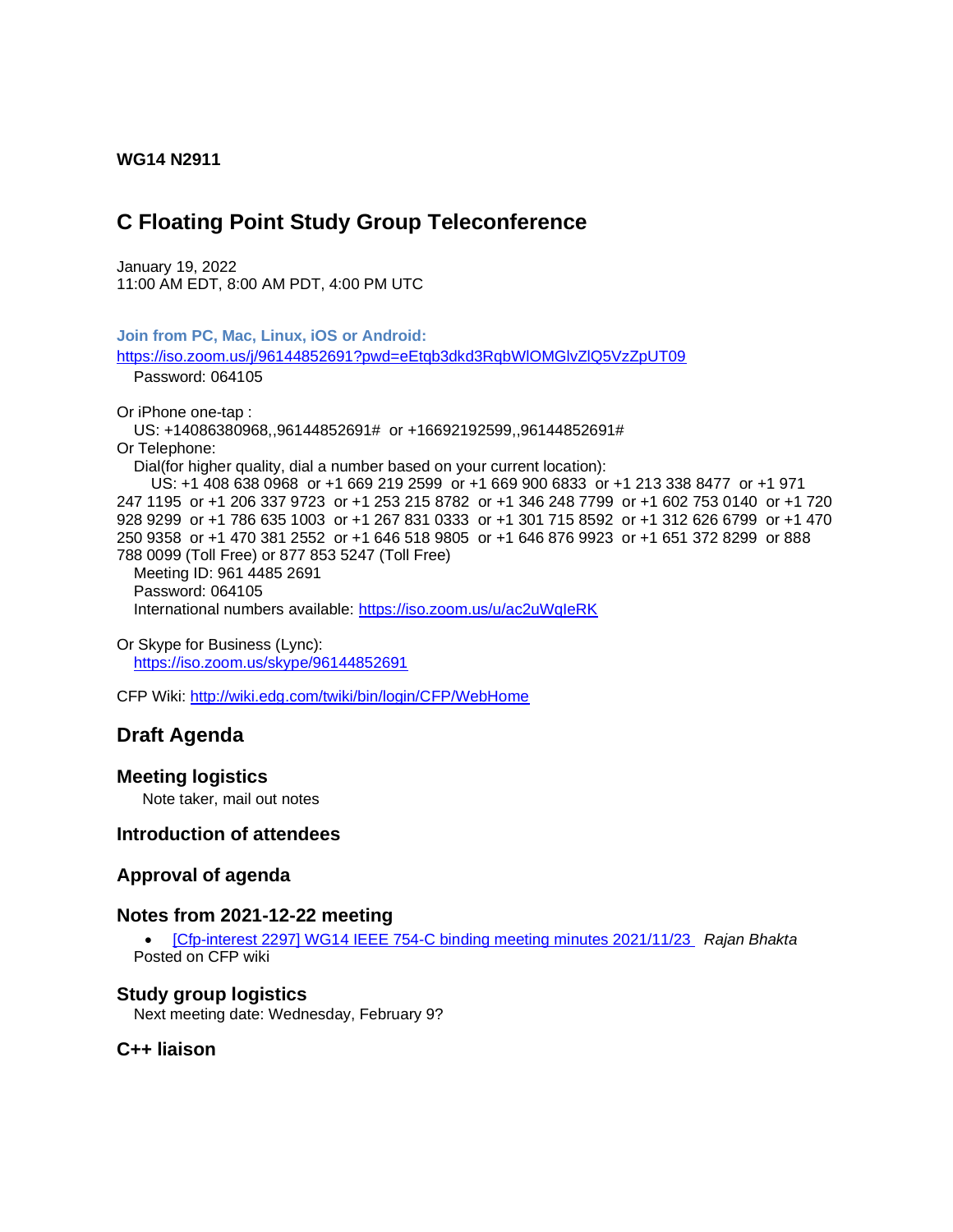# **C23 integration**

Latest C2X drafts:

<http://www.open-std.org/jtc1/sc22/wg14/www/docs/n2596.pdf> <http://www.open-std.org/jtc1/sc22/wg14/www/docs/n2573.pdf> <http://www.open-std.org/jtc1/sc22/wg14/www/docs/n2478.pdf>

Part 1 Part 2 Part 3 Part 4ab Part 5abcd IEC 60559:2020 support

# **Carry-over action items**

Rajan: For CFP2291, update the color to be more readable and add in wcstod functions updates and refer to overflow/underflow in 7.12.1 if possible.

Fred: Ask C++ what their issues with \* HAS SUBNORM are and if they are OK with obsoleting it.

# **Action items from 2021-12-22 meeting**

Jim - submit [update to "normal"] to WG 14. <https://wiki.edg.com/pub/CFP/WebHome/n2881.pdf>

Jim - submit [update to "max exponent macros"] to WG 14. <https://wiki.edg.com/pub/CFP/WebHome/n2882.pdf>

Jim - [in update to 5.2.4.2.2] copy changes to footnote 22 into set of suggested changes to N2806+N2596.

Jim - [in update to 5.2.4.2.2] change the last item which says "are called zero floating-point numbers" to just "are zeros".

Jim - submit [update to 5.2.4.2.2] to WG 14, after making [two] changes above. <https://wiki.edg.com/pub/CFP/WebHome/n2879.pdf>

Jim - [in update to "overflow"] change 7.12.11.5 nextup to match 11.6 nextdown as follows: If x is the positive number (finite or infinite) of maximum magnitude in the type, nextup(x) is  $x$ .... and submit to WG 14. <https://wiki.edg.com/pub/CFP/WebHome/n2880.pdf>

Jim - track the many changes to infinity and nan macros.

 Fred– add printf rounding issue in [Cfp-interest 2256] to list of issues to be revisited for next version. All – review N2726 for next time.

 Jim - send note to editor asking for editorial change in 7.12.7.3 "of a floating-point number x" to "of x". Copy Rajan and Fred.

Anyone interested – review terminology introduced in 5.2.4.2.2 and report.

- [\[Cfp-interest 2258\] terminology issues](https://mailman.oakapple.net/pipermail/cfp-interest/2021-November/002272.html) *Vincent Lefevre*
	- [\[Cfp-interest 2263\] Re: terminology issues](https://mailman.oakapple.net/pipermail/cfp-interest/2021-November/002277.html) *Vincent Lefevre*
	- [\[Cfp-interest 2264\] Fwd: terminology issues](https://mailman.oakapple.net/pipermail/cfp-interest/2021-November/002278.html) *Jim Thomas*
		- o [\[Cfp-interest 2271\] Re: Fwd: terminology issues](http://mailman.oakapple.net/pipermail/cfp-interest/2021-November/002285.html) *Vincent Lefevre*